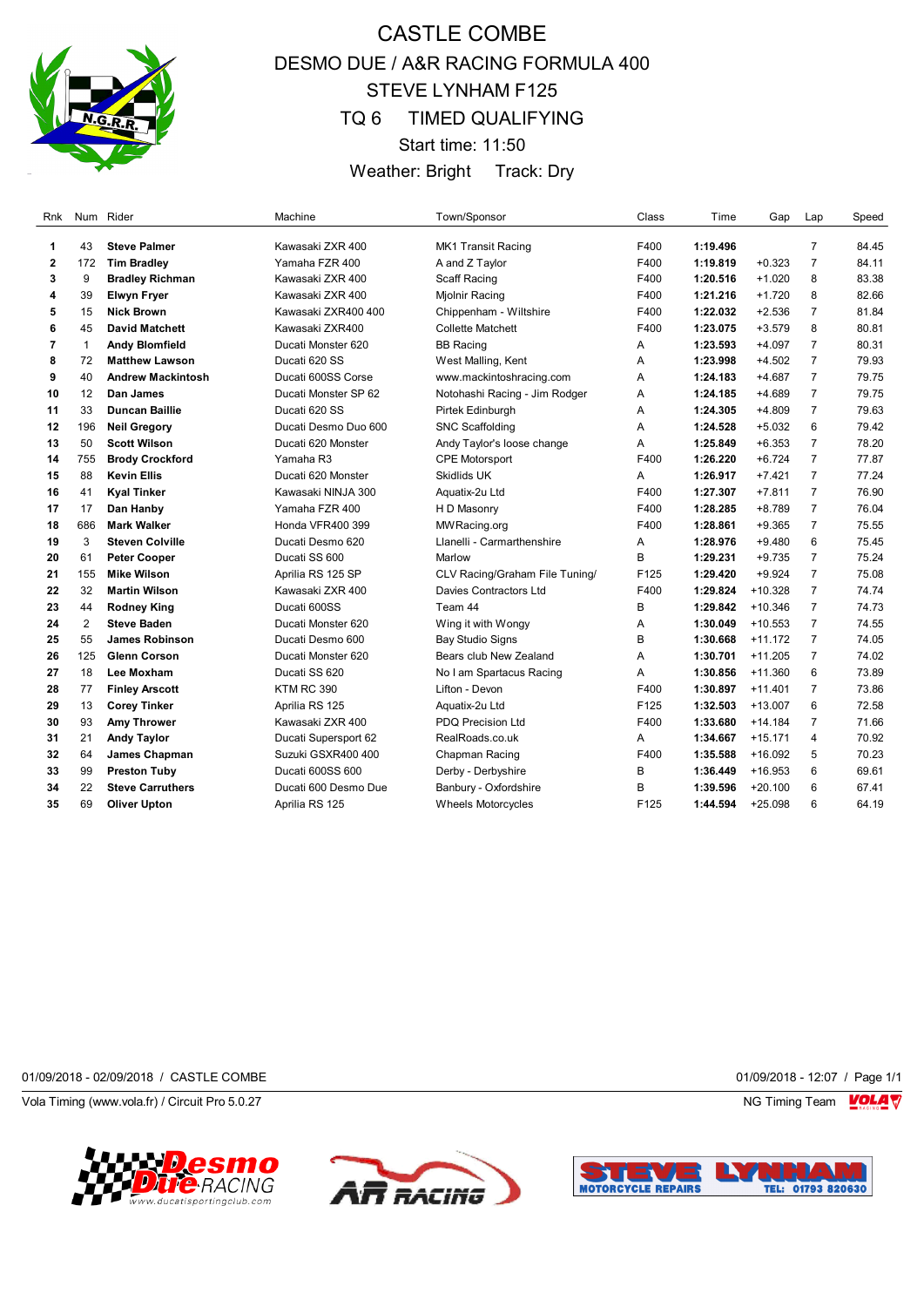

# CASTLE COMBE DESMO DUE / A&R RACING FORMULA 400 STEVE LYNHAM F125 TQ 6 TIMED QUALIFYING LAP TIMES

| Lap            | Time                  | Lap                     | Time                   | Lap                     | Time           |
|----------------|-----------------------|-------------------------|------------------------|-------------------------|----------------|
|                | Amy Thrower           |                         | <b>Bradley Richman</b> | $\overline{7}$          | 1:28.285       |
|                | <b>START</b>          |                         | <b>START</b>           |                         |                |
| $\mathbf{1}$   |                       | $\mathbf{1}$            |                        |                         |                |
| 2              | 1:35.728              | 2                       | 1:22.436               | Dan James               |                |
| 3              | 1:36.025              | 3                       | 1:21.625               |                         | <b>START</b>   |
| 4              | 1:34.279              | 4                       | 1:20.985               | $\mathbf{1}$            |                |
| 5              | 1:34.899              | 5                       | 1:21.654               | $\overline{2}$          | 1:29.631       |
| 6              | 1:33.680              | 6                       | 1:21.971               | 3                       | 1:27.053       |
| 7              | 1:35.553              | 7                       | 1:20.877               | 4                       | 1:24.193       |
|                |                       | 8                       | 1:20.516               | 5                       | 1:24.185       |
|                |                       |                         |                        | 6                       | 1:25.951       |
|                | Andrew Mackintosh     |                         |                        | $\overline{7}$          | 1:24.511       |
|                | <b>START</b>          |                         | <b>Brody Crockford</b> |                         |                |
| $\mathbf{1}$   |                       |                         | <b>START</b>           |                         |                |
| 2              | 1:32.578              | $\mathbf{1}$            |                        |                         | David Matchett |
| 3              | 1:29.121              | $\overline{c}$          | 1:29.453               |                         | <b>START</b>   |
| 4              | 1:28.387              | 3                       | 1:28.807               | $\mathbf{1}$            |                |
| 5              | 1:26.907              | 4                       | 1:26.718               | $\overline{\mathbf{c}}$ | 1:25.770       |
| 6              | 1:24.183              | 5                       | 1:27.017               | 3                       | 1:23.465       |
| $\overline{7}$ | 1:28.192              | 6                       | 1:26.239               | 4                       | 1:23.075       |
|                |                       | $\overline{7}$          | 1:26.220               | 5                       | 1:24.378       |
|                |                       |                         |                        | 6                       | 1:25.098       |
|                | <b>Andy Blomfield</b> |                         |                        | 7                       | 1:24.946       |
|                |                       |                         | <b>Corey Tinker</b>    | 8                       | 1:25.052       |
|                | <b>START</b>          |                         |                        |                         |                |
| $\mathbf{1}$   |                       |                         | <b>START</b>           |                         |                |
| 2              | 1:28.840              | $\mathbf{1}$            |                        |                         | Duncan Baillie |
| 3              | 1:25.085              | $\overline{\mathbf{c}}$ | 1:37.847               |                         |                |
| 4              | 1:24.719              | 3                       | 1:35.530               |                         | <b>START</b>   |
| 5              | 1:24.049              | 4                       | 1:38.622               | $\mathbf{1}$            |                |
| 6              | 1:24.519              | 5                       | 1:34.925               | $\overline{\mathbf{c}}$ | 1:29.532       |
| 7              | 1:23.593              | 6                       | 1:32.503               | 3                       | 1:25.689       |
|                |                       |                         |                        | 4                       | 1:25.312       |
|                |                       |                         |                        | 5                       | 1:24.357       |
|                | Andy Taylor           |                         | Dan Hanby              | 6                       | 1:24.305       |
|                | <b>START</b>          |                         | <b>START</b>           | $\overline{7}$          | 1:25.013       |
| $\mathbf{1}$   |                       | $\mathbf{1}$            |                        |                         |                |
| $\sqrt{2}$     | 1:38.861              | $\boldsymbol{2}$        | 1:35.890               |                         |                |
| 3              | 1:34.667              | 3                       | 1:30.117               |                         | Elwyn Fryer    |
| 4              | 1:34.780              | 4                       | 1:28.877               |                         | <b>START</b>   |
|                |                       | 5                       | 1:29.344               | 1                       |                |
|                |                       | 6                       | 1:29.235               | $\sqrt{2}$              | 1:23.187       |
|                |                       |                         |                        |                         |                |

#### 01/09/2018 - 02/09/2018 / CASTLE COMBE 01/09/2018 - 12:08 / Page 1/3

Vola Timing (www.vola.fr) / Circuit Pro 5.0.27 NG Timing Team Muslem Control of the Superior Section 1997 NG Timing Team Muslem Team Muslem Team Muslem Team Muslem Team Muslem Team Muslem Team Muslem Team Muslem Team Musle





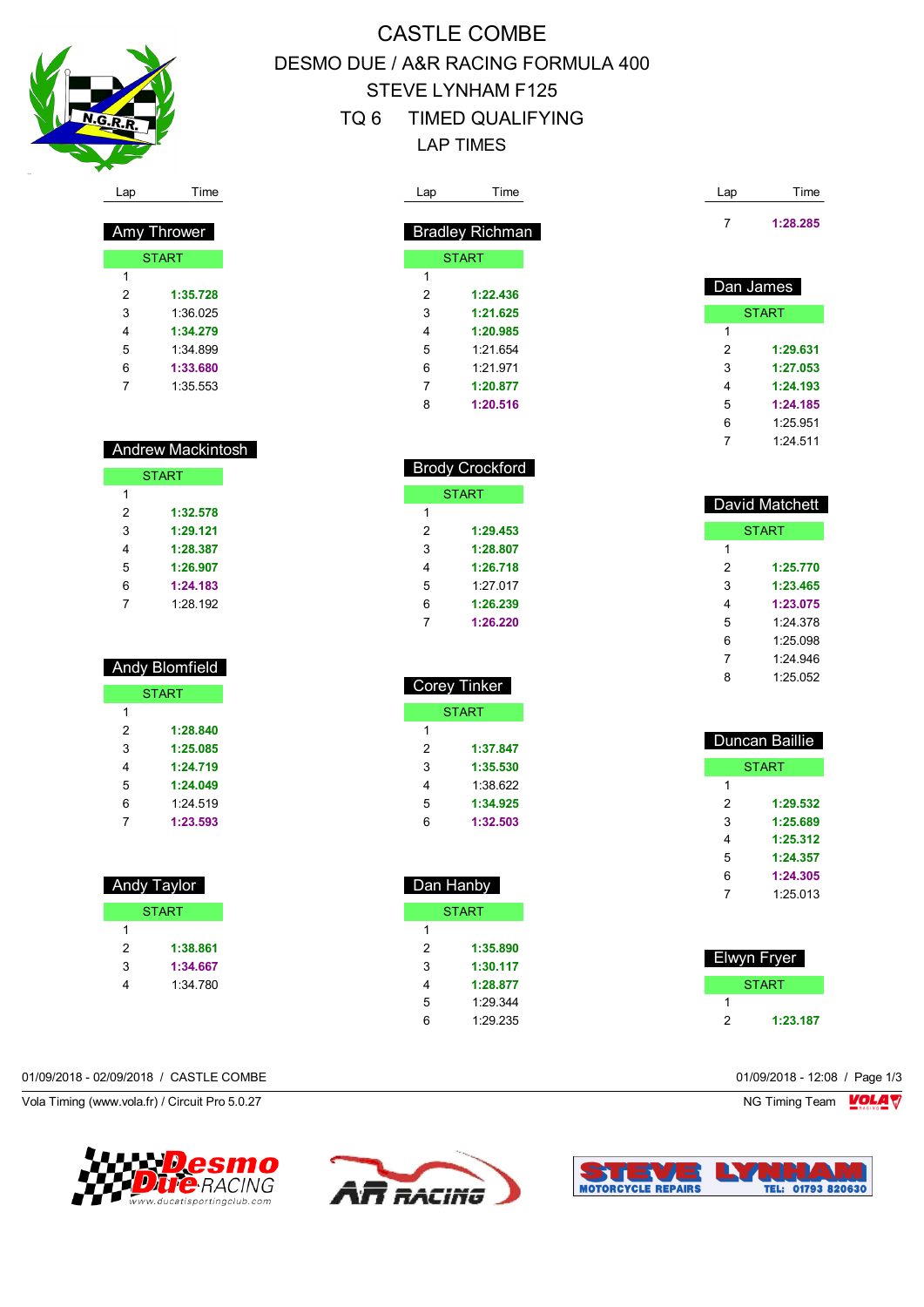CASTLE COMBE DESMO DUE / A&R RACING FORMULA 400 STEVE LYNHAM F125 TQ 6 TIMED QUALIFYING LAP TIMES

| Lap | Time     |  |
|-----|----------|--|
| 3   | 1:22.511 |  |
| 4   | 1:22.118 |  |
| 5   | 1.2237   |  |
| 6   | 1:22.006 |  |
| 7   | 1:21.727 |  |
| 8   | 1:21.216 |  |
|     |          |  |

| <b>Finley Arscott</b> |          |  |  |  |
|-----------------------|----------|--|--|--|
| <b>START</b>          |          |  |  |  |
| 1                     |          |  |  |  |
| 2                     | 1:41.189 |  |  |  |
| 3                     | 1:36.101 |  |  |  |
| 4                     | 1:32.603 |  |  |  |
| 5                     | 1:32.936 |  |  |  |
| 6                     | 1:31.839 |  |  |  |
| 7                     | 1:30.897 |  |  |  |

| Glenn Corson |              |  |
|--------------|--------------|--|
|              | <b>START</b> |  |
| 1            |              |  |
| 2            | 1:35.041     |  |
| 3            | 1:32.503     |  |
| 4            | 1:31.256     |  |
| 5            | 1:30.821     |  |
| 6            | 1:30.701     |  |
| 7            | 1:31 717     |  |

| James Chapman |              |  |
|---------------|--------------|--|
|               | <b>START</b> |  |
| 1             |              |  |
| 2             | 1:35.660     |  |
| 3             | 1:35.588     |  |
| 4             | 3:45.094     |  |
| 5             | 1:35 756     |  |
|               |              |  |

| James Robinson |              |  |  |  |
|----------------|--------------|--|--|--|
|                | <b>START</b> |  |  |  |
| 1              |              |  |  |  |
| 2              | 1:32.879     |  |  |  |
| 3              | 1:33.642     |  |  |  |
| 4              | 1:30.668     |  |  |  |
| 5              | 1:32 081     |  |  |  |
| 6              | 1:31 779     |  |  |  |
| 7              | 1:30.721     |  |  |  |
|                |              |  |  |  |

 Kevin Ellis **START** 

Lap Time **1:28.673 1:26.917** 1:27.171 1:26.956 1:27.176 1:31.007

Kyal Tinker

**START** 

 **1:29.858 1:29.552 1:27.375 1:27.307** 1:27.714 1:27.424

 Lee Moxham **START** 

> **1:40.628 1:34.013 1:33.279 1:30.856** 1:41.190

| Time     |
|----------|
|          |
|          |
| 1:30.185 |
| 1:25.968 |
| 1:26.002 |
| 1:25.180 |
| 1:25.701 |
| 1:23.998 |
|          |

| Mike Wilson |              |  |
|-------------|--------------|--|
|             | <b>START</b> |  |
| 1           |              |  |
| 2           | 1:33.932     |  |
| 3           | 1:32.148     |  |
| 4           | 1:30.537     |  |
| 5           | 1:30.171     |  |
| 6           | 1:29.420     |  |
|             | 1:30.894     |  |

| <b>Neil Gregory</b> |          |  |  |  |
|---------------------|----------|--|--|--|
|                     | START    |  |  |  |
| 1                   |          |  |  |  |
| 2                   | 1:25.767 |  |  |  |
| 3                   | 1.26.509 |  |  |  |
| 4                   | 1:24.528 |  |  |  |
| 5                   | 1:24 756 |  |  |  |
| հ                   | 1:26.709 |  |  |  |

| Mark Walker |              |  |  |
|-------------|--------------|--|--|
|             | <b>START</b> |  |  |
| 1           |              |  |  |
| 2           | 1:33.879     |  |  |
| 3           | 1:32.951     |  |  |
| 4           | 1:30.882     |  |  |
| 5           | 1:28.861     |  |  |
| 6           | 1:29.407     |  |  |
|             | 1:29.563     |  |  |

| Martin Wilson |              |  |  |  |
|---------------|--------------|--|--|--|
|               | <b>START</b> |  |  |  |
| 1             |              |  |  |  |
| 2             | 1:34.217     |  |  |  |
| 3             | 1:29.824     |  |  |  |
| 4             | 1:30.341     |  |  |  |
| 5             | 1:30 236     |  |  |  |
| 6             | 1:32.294     |  |  |  |
| 7             | 1:36 180     |  |  |  |

| Matthew Lawson |  |
|----------------|--|
| <b>START</b>   |  |

| Nick Brown |              |
|------------|--------------|
|            | <b>START</b> |
| 1          |              |
| 2          | 1:25.037     |
| 3          | 1:24.370     |
| 4          | 1:22.393     |
| 5          | 1:22.032     |
| 6          | 1:22.163     |
| 7          | 1.22.312     |
|            |              |

| <b>Oliver Upton</b> |          |  |
|---------------------|----------|--|
|                     | START    |  |
| 1                   |          |  |
| 2                   | 1:51.378 |  |
| 3                   | 1:48.039 |  |
| 4                   | 1:45.425 |  |
| 5                   | 1.45495  |  |
| հ                   | 1:44.594 |  |

 Peter Cooper **START** 

01/09/2018 - 02/09/2018 / CASTLE COMBE

Vola Timing (www.vola.fr) / Circuit Pro 5.0.27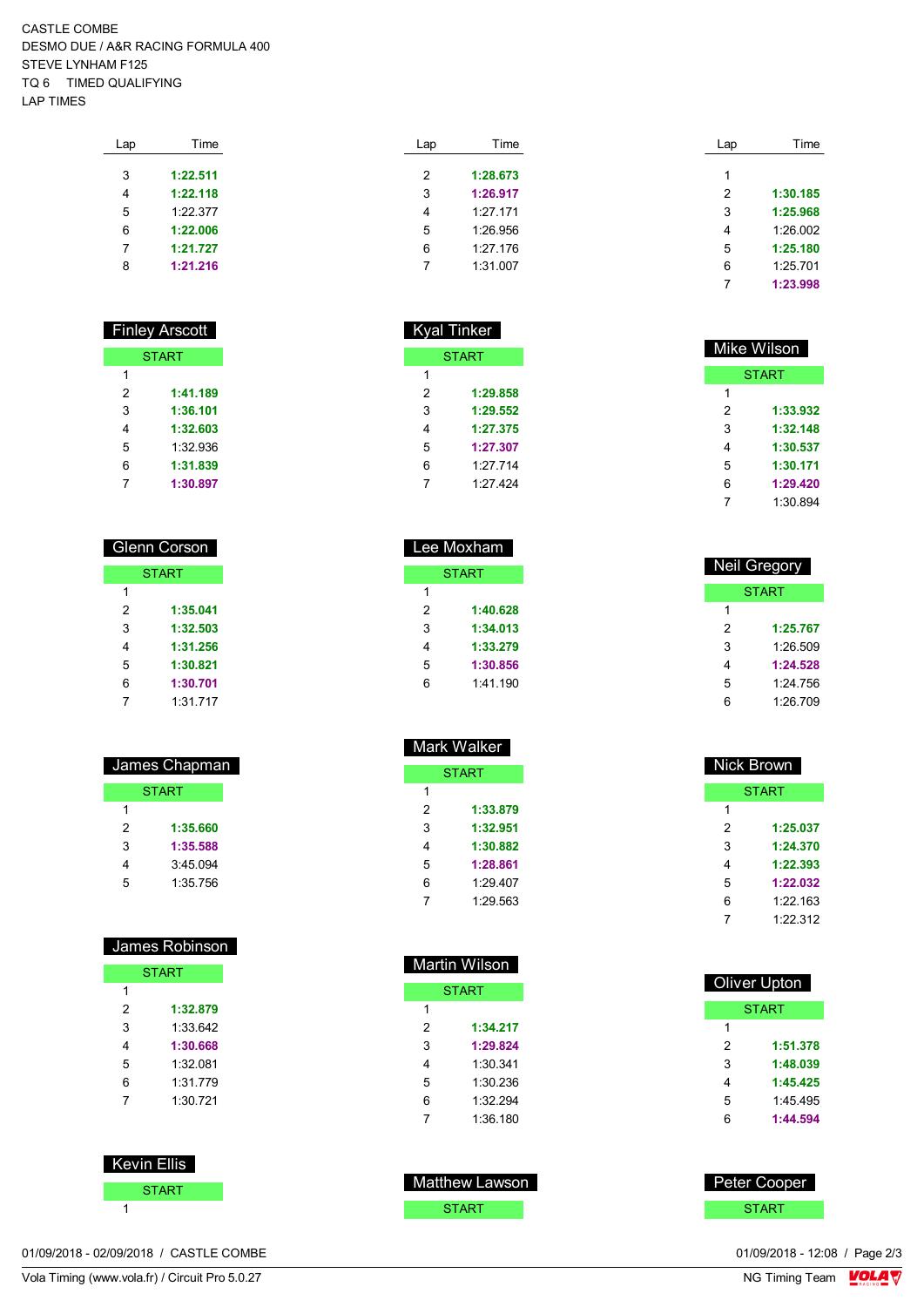CASTLE COMBE DESMO DUE / A&R RACING FORMULA 400 STEVE LYNHAM F125 TQ 6 TIMED QUALIFYING LAP TIMES

| Lap | Time     |
|-----|----------|
| 1   |          |
|     |          |
| 2   | 1:33.361 |
| 3   | 1:31.138 |
| 4   | 1:32.105 |
| 5   | 1:30.814 |
| 6   | 1:29.231 |
| 7   | 1:30.072 |
|     |          |

| Preston Tuby |              |
|--------------|--------------|
|              | <b>START</b> |
| 1            |              |
| 2            | 1:40.487     |
| 3            | 1:37.227     |
| 4            | 1:38.730     |
| 5            | 1:36.449     |
| $\epsilon$   | 1:36.745     |

#### Rodney King **START**

|   | .        |
|---|----------|
| 1 |          |
| 2 | 1:32.287 |
| 3 | 1:29.842 |
| 4 | 1:30 773 |
| 5 | 1:30.168 |
| 6 | 1:30.353 |
|   | 1:31.197 |

| Scott Wilson |              |
|--------------|--------------|
|              | <b>START</b> |
| 1            |              |
| 2            | 1:30.092     |
| 3            | 1:27.358     |
| 4            | $1.27$ 837   |
| 5            | 1.27416      |
| 6            | 1:25.849     |
| 7            | 1:28.472     |

# Steve Baden **START**

| 1 |          |
|---|----------|
| 2 | 1:33.330 |
| 3 | 1:32.256 |
| 4 | 1:30.295 |
| 5 | 1:31.576 |
| 6 | 1:30.049 |
|   | 1:30.817 |



01/09/2018 - 02/09/2018 / CASTLE COMBE

| Lap | Time     |
|-----|----------|
|     |          |
| 1   |          |
| 2   | 1:43.296 |
| 3   | 1.43968  |
| 4   | 1:39.628 |
| 5   | 1.41128  |
| 6   | 1:39.596 |
|     |          |

| Steve Palmer |              |
|--------------|--------------|
|              | <b>START</b> |
| 1            |              |
| 2            | 1:20.137     |
| 3            | 1:20.940     |
| 4            | 1:19.496     |
| 5            | 1:23.760     |
| 6            | 1:23.295     |
| 7            | 1.21.579     |
|              |              |

| <b>Steven Colville</b> |          |  |
|------------------------|----------|--|
|                        | START    |  |
| 1                      |          |  |
| 2                      | 1:32.482 |  |
| 3                      | 1:30.526 |  |
| 4                      | 1:28.976 |  |
| 5                      | 1.29 730 |  |
| հ                      | 1:33.523 |  |
|                        |          |  |

| Tim Bradley  |  |
|--------------|--|
| <b>START</b> |  |
|              |  |
| 1:25.485     |  |
| 1:20.655     |  |
| 1:19.819     |  |
| 1:20490      |  |
| 1:21.075     |  |
| 1:20.594     |  |
|              |  |

 $T<sub>B</sub>$ 

01/09/2018 - 12:08 / Page 3/3<br>NG Timing Team  $\frac{\text{VOLA}}{\text{V}}$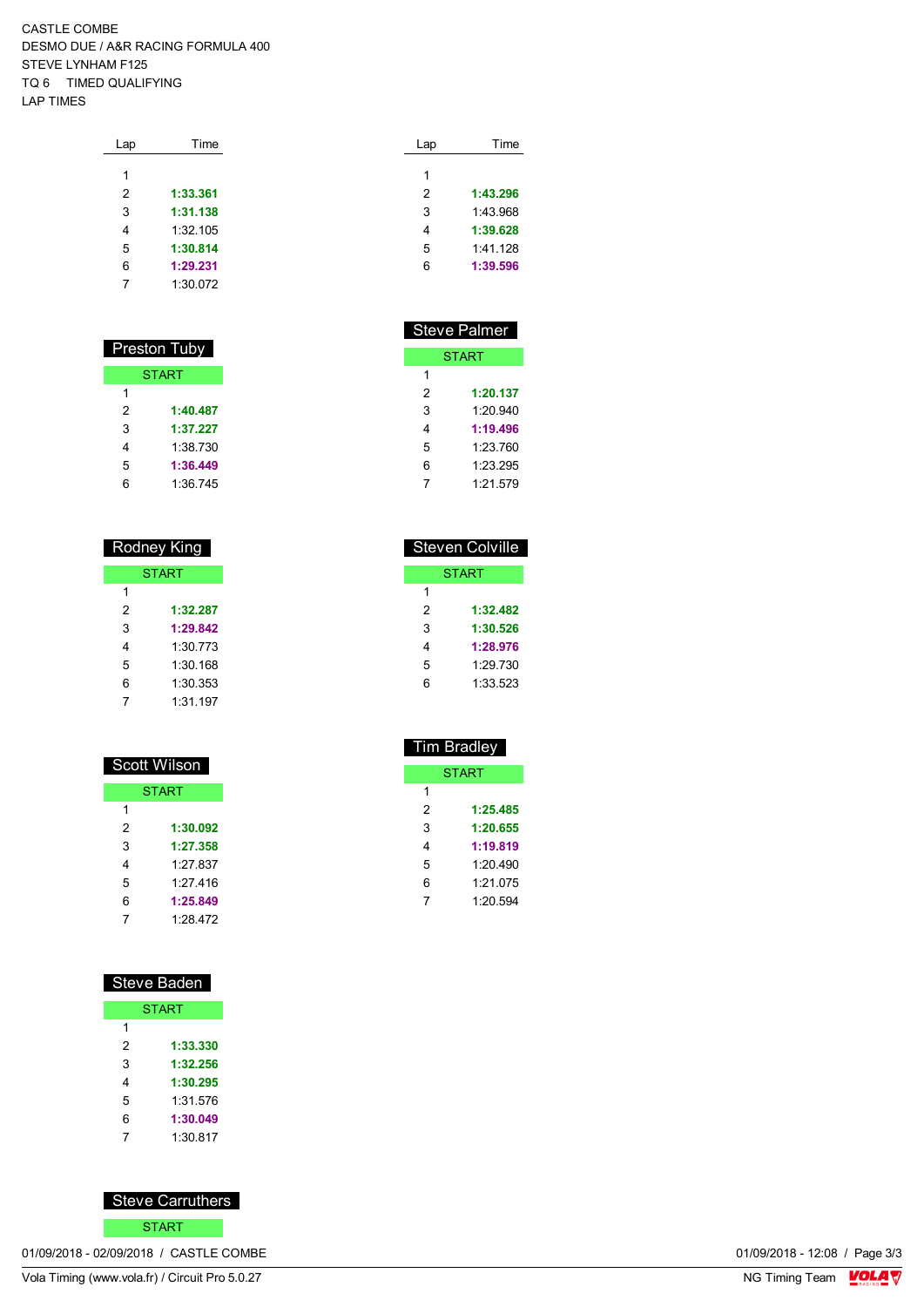

# CASTLE COMBE DESMO DUE / A&R RACING FORMULA 400 STEVE LYNHAM F125 RACE 16 ROUND 13 - RACE 1 STARTING GRID

8 Laps = 14.920 Km



01/09/2018 - 02/09/2018 / CASTLE COMBE 01/09/2018 - 12:10 / Page 1/1

Vola Timing (www.vola.fr) / Circuit Pro 5.0.27 NG Timing Team Notice that the Subset of the Subset of the Subset of the Subset of the Subset of the Subset of the Subset of the Subset of the Subset of the Subset of the Subs





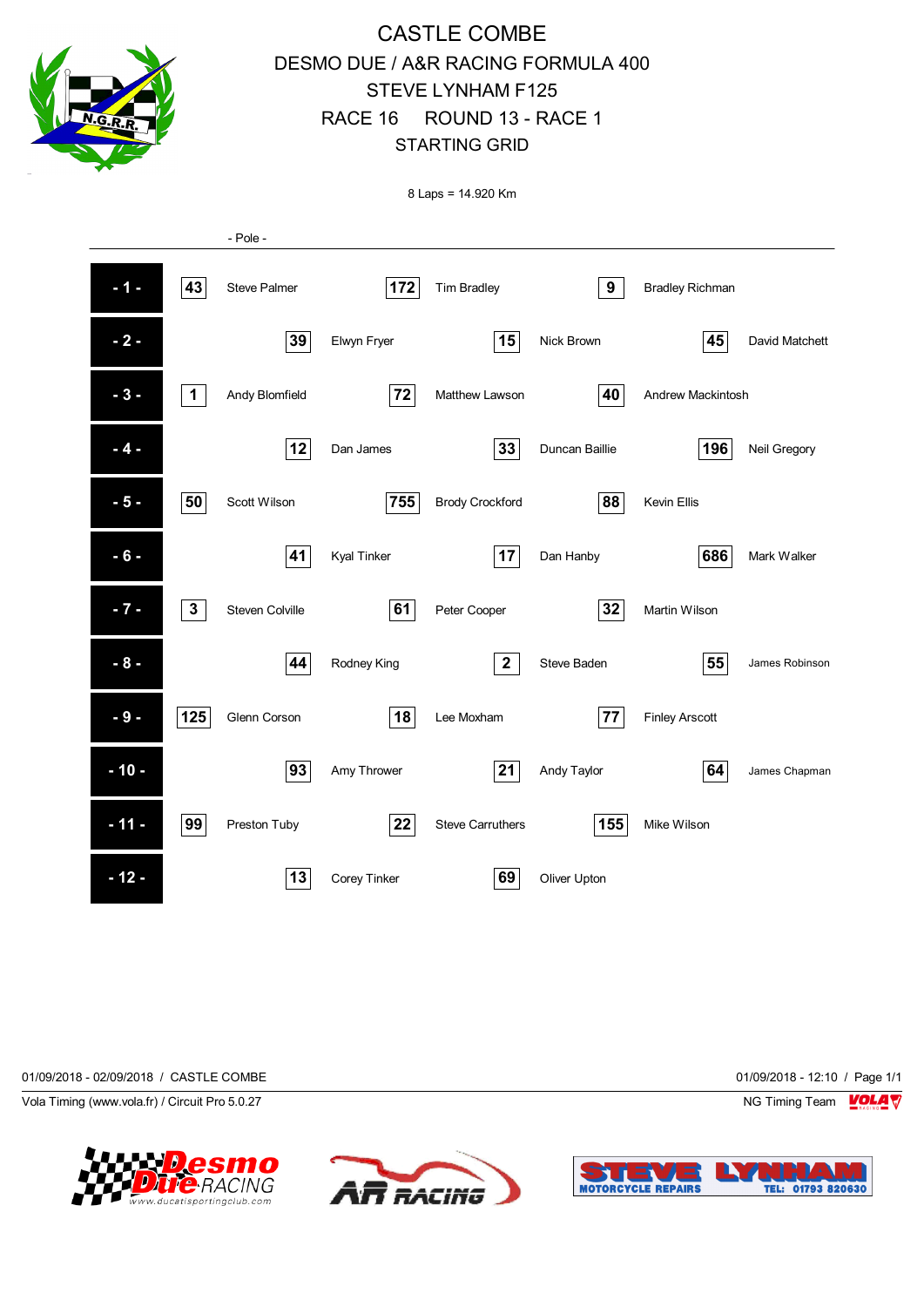

# CASTLE COMBE DESMO DUE / A&R RACING FORMULA 400 STEVE LYNHAM F125 RACE 16 ROUND 13 - RACE 1 Start time: 15:51 Distance: 14.920 miles Weather: Cloudy Track: Dry

| Rnk                                                                                                         |                                                                                    | Num Rider                                                                                                                                                                                                                                                                                                                                           | Machine                                                                                                                                                                                                                                                                          | Town/Sponsor                                                                                                                                                                                                                                                                               | Class                                                                                                        | Laps                                                                                                                   | Time                                                                                                                                                                                                                             | Gap                                                                                   | Speed                                                                                                                      | <b>B.Lap</b>                                                                                                                                                         | Average                                                                                                                    |
|-------------------------------------------------------------------------------------------------------------|------------------------------------------------------------------------------------|-----------------------------------------------------------------------------------------------------------------------------------------------------------------------------------------------------------------------------------------------------------------------------------------------------------------------------------------------------|----------------------------------------------------------------------------------------------------------------------------------------------------------------------------------------------------------------------------------------------------------------------------------|--------------------------------------------------------------------------------------------------------------------------------------------------------------------------------------------------------------------------------------------------------------------------------------------|--------------------------------------------------------------------------------------------------------------|------------------------------------------------------------------------------------------------------------------------|----------------------------------------------------------------------------------------------------------------------------------------------------------------------------------------------------------------------------------|---------------------------------------------------------------------------------------|----------------------------------------------------------------------------------------------------------------------------|----------------------------------------------------------------------------------------------------------------------------------------------------------------------|----------------------------------------------------------------------------------------------------------------------------|
|                                                                                                             | Desmo                                                                              |                                                                                                                                                                                                                                                                                                                                                     |                                                                                                                                                                                                                                                                                  |                                                                                                                                                                                                                                                                                            |                                                                                                              |                                                                                                                        |                                                                                                                                                                                                                                  |                                                                                       |                                                                                                                            |                                                                                                                                                                      |                                                                                                                            |
| -1                                                                                                          | $\mathbf{1}$                                                                       | <b>Andy Blomfield</b>                                                                                                                                                                                                                                                                                                                               | Ducati Monster 620                                                                                                                                                                                                                                                               | <b>BB</b> Racing                                                                                                                                                                                                                                                                           | Α                                                                                                            | 8                                                                                                                      | 11:07.398                                                                                                                                                                                                                        |                                                                                       | 82.09                                                                                                                      | 1:21.784                                                                                                                                                             | 80.47                                                                                                                      |
| $\overline{2}$                                                                                              | 33                                                                                 | <b>Duncan Baillie</b>                                                                                                                                                                                                                                                                                                                               | Ducati 620 SS                                                                                                                                                                                                                                                                    | Pirtek Edinburgh                                                                                                                                                                                                                                                                           | Α                                                                                                            | 8                                                                                                                      | 11:07.622                                                                                                                                                                                                                        | $+0.224$                                                                              | 81.98                                                                                                                      | 1:21.895                                                                                                                                                             | 80.45                                                                                                                      |
| 3                                                                                                           | 72                                                                                 | <b>Matthew Lawson</b>                                                                                                                                                                                                                                                                                                                               | Ducati 620 SS                                                                                                                                                                                                                                                                    | West Malling, Kent                                                                                                                                                                                                                                                                         | Α                                                                                                            | 8                                                                                                                      | 11:13.862                                                                                                                                                                                                                        | $+6.464$                                                                              | 81.55                                                                                                                      | 1:22.321                                                                                                                                                             | 79.70                                                                                                                      |
|                                                                                                             |                                                                                    |                                                                                                                                                                                                                                                                                                                                                     |                                                                                                                                                                                                                                                                                  |                                                                                                                                                                                                                                                                                            |                                                                                                              | 8                                                                                                                      |                                                                                                                                                                                                                                  | $+9.226$                                                                              |                                                                                                                            |                                                                                                                                                                      | 79.38                                                                                                                      |
| 4                                                                                                           | 196                                                                                | <b>Neil Gregory</b>                                                                                                                                                                                                                                                                                                                                 | Ducati Desmo Duo 600                                                                                                                                                                                                                                                             | <b>SNC Scaffolding</b>                                                                                                                                                                                                                                                                     | Α                                                                                                            |                                                                                                                        | 11:16.624                                                                                                                                                                                                                        |                                                                                       | 81.37                                                                                                                      | 1:22.502                                                                                                                                                             |                                                                                                                            |
| 5                                                                                                           | 12                                                                                 | Dan James                                                                                                                                                                                                                                                                                                                                           | Ducati Monster SP 62                                                                                                                                                                                                                                                             | Notohashi Racing - Jim Rodger                                                                                                                                                                                                                                                              | A                                                                                                            | 8                                                                                                                      | 11:22.239                                                                                                                                                                                                                        | $+14.841$                                                                             | 80.53                                                                                                                      | 1:23.367                                                                                                                                                             | 78.72                                                                                                                      |
| 6                                                                                                           | 40                                                                                 | <b>Andrew Mackintosh</b>                                                                                                                                                                                                                                                                                                                            | Ducati 600SS Corse                                                                                                                                                                                                                                                               | www.mackintoshracing.com                                                                                                                                                                                                                                                                   | Α                                                                                                            | 8                                                                                                                      | 11:22.756 +15.358                                                                                                                                                                                                                |                                                                                       | 81.05                                                                                                                      | 1:22.828                                                                                                                                                             | 78.66                                                                                                                      |
| $\overline{7}$                                                                                              | 88                                                                                 | <b>Kevin Ellis</b>                                                                                                                                                                                                                                                                                                                                  | Ducati 620 Monster                                                                                                                                                                                                                                                               | Skidlids UK                                                                                                                                                                                                                                                                                | Α                                                                                                            | 8                                                                                                                      | 11:39.934                                                                                                                                                                                                                        | $+32.536$                                                                             | 79.19                                                                                                                      | 1:24.779                                                                                                                                                             | 76.73                                                                                                                      |
| 8                                                                                                           | 3                                                                                  | <b>Steven Colville</b>                                                                                                                                                                                                                                                                                                                              | Ducati Desmo 620                                                                                                                                                                                                                                                                 | Llanelli - Carmarthenshire                                                                                                                                                                                                                                                                 | Α                                                                                                            | 8                                                                                                                      | 11:52.519                                                                                                                                                                                                                        | $+45.121$                                                                             | 77.13                                                                                                                      | 1:27.039                                                                                                                                                             | 75.38                                                                                                                      |
| 9                                                                                                           | 125                                                                                | <b>Glenn Corson</b>                                                                                                                                                                                                                                                                                                                                 | Ducati Monster 620                                                                                                                                                                                                                                                               | Bears club New Zealand                                                                                                                                                                                                                                                                     | Α                                                                                                            | 8                                                                                                                      | 12:01.008                                                                                                                                                                                                                        | $+53.610$                                                                             | 76.88                                                                                                                      | 1:27.325                                                                                                                                                             | 74.49                                                                                                                      |
| 10                                                                                                          | 44                                                                                 | <b>Rodney King</b>                                                                                                                                                                                                                                                                                                                                  | Ducati 600SS                                                                                                                                                                                                                                                                     | Team 44                                                                                                                                                                                                                                                                                    | B                                                                                                            | 8                                                                                                                      | 12:04.658                                                                                                                                                                                                                        | $+57.260$                                                                             | 75.82                                                                                                                      | 1:28.544                                                                                                                                                             | 74.12                                                                                                                      |
| 11                                                                                                          | $\overline{2}$                                                                     | <b>Steve Baden</b>                                                                                                                                                                                                                                                                                                                                  | Ducati Monster 620                                                                                                                                                                                                                                                               | Wing it with Wongy                                                                                                                                                                                                                                                                         | Α                                                                                                            | $\overline{7}$                                                                                                         | 10:41.702                                                                                                                                                                                                                        | $+1$ Lap                                                                              | 75.29                                                                                                                      | 1:29.164                                                                                                                                                             | 73.23                                                                                                                      |
| 12                                                                                                          | 61                                                                                 | <b>Peter Cooper</b>                                                                                                                                                                                                                                                                                                                                 | Ducati SS 600                                                                                                                                                                                                                                                                    | Marlow                                                                                                                                                                                                                                                                                     | B                                                                                                            | $\overline{7}$                                                                                                         | 10:42.052                                                                                                                                                                                                                        | $+1$ Lap                                                                              | 74.94                                                                                                                      | 1:29.590                                                                                                                                                             | 73.19                                                                                                                      |
| 13                                                                                                          | 18                                                                                 | Lee Moxham                                                                                                                                                                                                                                                                                                                                          | Ducati SS 620                                                                                                                                                                                                                                                                    | No I am Spartacus Racing                                                                                                                                                                                                                                                                   | A                                                                                                            | $\overline{7}$                                                                                                         | 10:48.282                                                                                                                                                                                                                        | +1 Lap                                                                                | 75.30                                                                                                                      | 1:29.160                                                                                                                                                             | 72.49                                                                                                                      |
| 14                                                                                                          | 99                                                                                 | <b>Preston Tuby</b>                                                                                                                                                                                                                                                                                                                                 | Ducati 600SS 600                                                                                                                                                                                                                                                                 | Derby - Derbyshire                                                                                                                                                                                                                                                                         | B                                                                                                            | $\overline{7}$                                                                                                         | 11:16.718                                                                                                                                                                                                                        | $+1$ Lap                                                                              | 71.32                                                                                                                      | 1:34.137                                                                                                                                                             | 69.44                                                                                                                      |
| 15                                                                                                          | 21                                                                                 | <b>Andy Taylor</b>                                                                                                                                                                                                                                                                                                                                  | Ducati Supersport 62                                                                                                                                                                                                                                                             | RealRoads.co.uk                                                                                                                                                                                                                                                                            | Α                                                                                                            | $\overline{7}$                                                                                                         | 11:19.733                                                                                                                                                                                                                        | $+1$ Lap                                                                              | 72.09                                                                                                                      | 1:33.124                                                                                                                                                             | 69.14                                                                                                                      |
| 16                                                                                                          | 22                                                                                 | <b>Steve Carruthers</b>                                                                                                                                                                                                                                                                                                                             | Ducati 600 Desmo Due                                                                                                                                                                                                                                                             | Banbury - Oxfordshire                                                                                                                                                                                                                                                                      | B                                                                                                            | $\overline{7}$                                                                                                         | 11:34.818                                                                                                                                                                                                                        | $+1$ Lap                                                                              | 69.51                                                                                                                      | 1:36.581                                                                                                                                                             | 67.64                                                                                                                      |
|                                                                                                             |                                                                                    | Best lap: 1 Andy Blomfield - 1:21.784                                                                                                                                                                                                                                                                                                               |                                                                                                                                                                                                                                                                                  |                                                                                                                                                                                                                                                                                            |                                                                                                              |                                                                                                                        |                                                                                                                                                                                                                                  |                                                                                       |                                                                                                                            |                                                                                                                                                                      |                                                                                                                            |
| <b>DNFs</b>                                                                                                 |                                                                                    |                                                                                                                                                                                                                                                                                                                                                     |                                                                                                                                                                                                                                                                                  |                                                                                                                                                                                                                                                                                            |                                                                                                              |                                                                                                                        |                                                                                                                                                                                                                                  |                                                                                       |                                                                                                                            |                                                                                                                                                                      |                                                                                                                            |
|                                                                                                             | 50                                                                                 | <b>Scott Wilson</b>                                                                                                                                                                                                                                                                                                                                 | Ducati 620 Monster                                                                                                                                                                                                                                                               | Andy Taylor's loose change                                                                                                                                                                                                                                                                 | Α                                                                                                            |                                                                                                                        |                                                                                                                                                                                                                                  | +8 Laps                                                                               |                                                                                                                            |                                                                                                                                                                      |                                                                                                                            |
|                                                                                                             | 55                                                                                 | James Robinson                                                                                                                                                                                                                                                                                                                                      | Ducati Desmo 600                                                                                                                                                                                                                                                                 | <b>Bay Studio Signs</b>                                                                                                                                                                                                                                                                    | B                                                                                                            |                                                                                                                        |                                                                                                                                                                                                                                  | +8 Laps                                                                               | 73.58                                                                                                                      | 1:31.241                                                                                                                                                             |                                                                                                                            |
|                                                                                                             |                                                                                    |                                                                                                                                                                                                                                                                                                                                                     |                                                                                                                                                                                                                                                                                  |                                                                                                                                                                                                                                                                                            |                                                                                                              |                                                                                                                        |                                                                                                                                                                                                                                  |                                                                                       |                                                                                                                            |                                                                                                                                                                      |                                                                                                                            |
| -1<br>$\overline{\mathbf{2}}$<br>3<br>4<br>5<br>6<br>$\overline{7}$<br>8<br>9<br>10<br>11<br>12<br>13<br>14 | 43<br>172<br>9<br>39<br>15<br>45<br>17<br>755<br>41<br>686<br>77<br>32<br>93<br>64 | <b>Steve Palmer</b><br><b>Tim Bradley</b><br><b>Bradley Richman</b><br><b>Elwyn Fryer</b><br><b>Nick Brown</b><br><b>David Matchett</b><br>Dan Hanby<br><b>Brody Crockford</b><br><b>Kyal Tinker</b><br><b>Mark Walker</b><br><b>Finley Arscott</b><br><b>Martin Wilson</b><br>Amy Thrower<br>James Chapman<br>Best lap: 43 Steve Palmer - 1:17.264 | Kawasaki ZXR 400<br>Yamaha FZR 400<br>Kawasaki ZXR 400<br>Kawasaki ZXR 400<br>Kawasaki ZXR400 400<br>Kawasaki ZXR400<br>Yamaha FZR 400<br>Yamaha R3<br>Kawasaki NINJA 300<br>Honda VFR400 399<br><b>KTM RC 390</b><br>Kawasaki ZXR 400<br>Kawasaki ZXR 400<br>Suzuki GSXR400 400 | MK1 Transit Racing<br>A and Z Taylor<br>Scaff Racing<br>Mjolnir Racing<br>Chippenham - Wiltshire<br><b>Collette Matchett</b><br>H D Masonry<br><b>CPE Motorsport</b><br>Aquatix-2u Ltd<br>MW Racing.org<br>Lifton - Devon<br>Davies Contractors Ltd<br>PDQ Precision Ltd<br>Chapman Racing | F400<br>F400<br>F400<br>F400<br>F400<br>F400<br>F400<br>F400<br>F400<br>F400<br>F400<br>F400<br>F400<br>F400 | 8<br>8<br>8<br>8<br>8<br>8<br>8<br>8<br>8<br>8<br>$\overline{7}$<br>$\overline{7}$<br>$\overline{7}$<br>$\overline{7}$ | 10:34.978<br>10:41.657<br>10:48.009<br>10:54.993 +20.015<br>10:55.499<br>11:22.071 +47.093<br>11:34.938<br>11:40.019 +1:05.041<br>11:40.158 +1:05.180<br>12:01.679 +1:26.701<br>10:50.221<br>10:52.342<br>11:05.060<br>11:11.530 | $+6.679$<br>$+13.031$<br>$+20.521$<br>+59.960<br>+1 Lap<br>+1 Lap<br>+1 Lap<br>+1 Lap | 86.89<br>85.54<br>84.57<br>83.79<br>84.29<br>80.40<br>79.66<br>78.95<br>79.39<br>75.36<br>74.27<br>74.45<br>72.57<br>71.70 | 1:17.264<br>1:18.485<br>1:19.384<br>1:20.125<br>1:19.646<br>1:23.505<br>1:24.273<br>1:25.037<br>1:24.567<br>1:29.092<br>1:30.392<br>1:30.175<br>1:32.506<br>1:33.634 | 84.58<br>83.70<br>82.88<br>82.00<br>81.94<br>78.74<br>77.29<br>76.72<br>76.71<br>74.42<br>72.28<br>72.04<br>70.66<br>69.98 |
| 125                                                                                                         | 69                                                                                 | <b>Oliver Upton</b>                                                                                                                                                                                                                                                                                                                                 | Aprilia RS 125                                                                                                                                                                                                                                                                   | Wheels Motorcycles                                                                                                                                                                                                                                                                         | F125                                                                                                         | 6                                                                                                                      | 10:41.959                                                                                                                                                                                                                        |                                                                                       | 64.68                                                                                                                      | 1:43.802                                                                                                                                                             | 62.75                                                                                                                      |
|                                                                                                             |                                                                                    | Best lap: 69 Oliver Upton - 1:43.802                                                                                                                                                                                                                                                                                                                |                                                                                                                                                                                                                                                                                  |                                                                                                                                                                                                                                                                                            |                                                                                                              |                                                                                                                        |                                                                                                                                                                                                                                  |                                                                                       |                                                                                                                            |                                                                                                                                                                      |                                                                                                                            |
| <b>DNFs</b>                                                                                                 |                                                                                    |                                                                                                                                                                                                                                                                                                                                                     |                                                                                                                                                                                                                                                                                  |                                                                                                                                                                                                                                                                                            |                                                                                                              |                                                                                                                        |                                                                                                                                                                                                                                  |                                                                                       |                                                                                                                            |                                                                                                                                                                      |                                                                                                                            |
|                                                                                                             | 13                                                                                 | <b>Corey Tinker</b>                                                                                                                                                                                                                                                                                                                                 | Aprilia RS 125                                                                                                                                                                                                                                                                   | Aquatix-2u Ltd                                                                                                                                                                                                                                                                             | F125                                                                                                         |                                                                                                                        |                                                                                                                                                                                                                                  | +6 Laps                                                                               | 75.35                                                                                                                      | 1:29.098                                                                                                                                                             |                                                                                                                            |
|                                                                                                             | 155                                                                                | Mike Wilson                                                                                                                                                                                                                                                                                                                                         | Aprilia RS 125 SP                                                                                                                                                                                                                                                                | CLV Racing/Graham File Tuning/                                                                                                                                                                                                                                                             | F125                                                                                                         |                                                                                                                        |                                                                                                                                                                                                                                  | +6 Laps                                                                               | 75.00                                                                                                                      | 1:29.509                                                                                                                                                             |                                                                                                                            |
|                                                                                                             |                                                                                    |                                                                                                                                                                                                                                                                                                                                                     |                                                                                                                                                                                                                                                                                  |                                                                                                                                                                                                                                                                                            |                                                                                                              |                                                                                                                        |                                                                                                                                                                                                                                  |                                                                                       |                                                                                                                            |                                                                                                                                                                      |                                                                                                                            |
|                                                                                                             |                                                                                    | 01/09/2018 - 02/09/2018 / CASTLE COMBE                                                                                                                                                                                                                                                                                                              |                                                                                                                                                                                                                                                                                  |                                                                                                                                                                                                                                                                                            |                                                                                                              |                                                                                                                        |                                                                                                                                                                                                                                  |                                                                                       |                                                                                                                            |                                                                                                                                                                      |                                                                                                                            |

Vola Timing (www.vola.fr) / Circuit Pro 5.0.27 **01/09/2018 - 16:08 / Page 1/2 / NG Timing Team** VOL







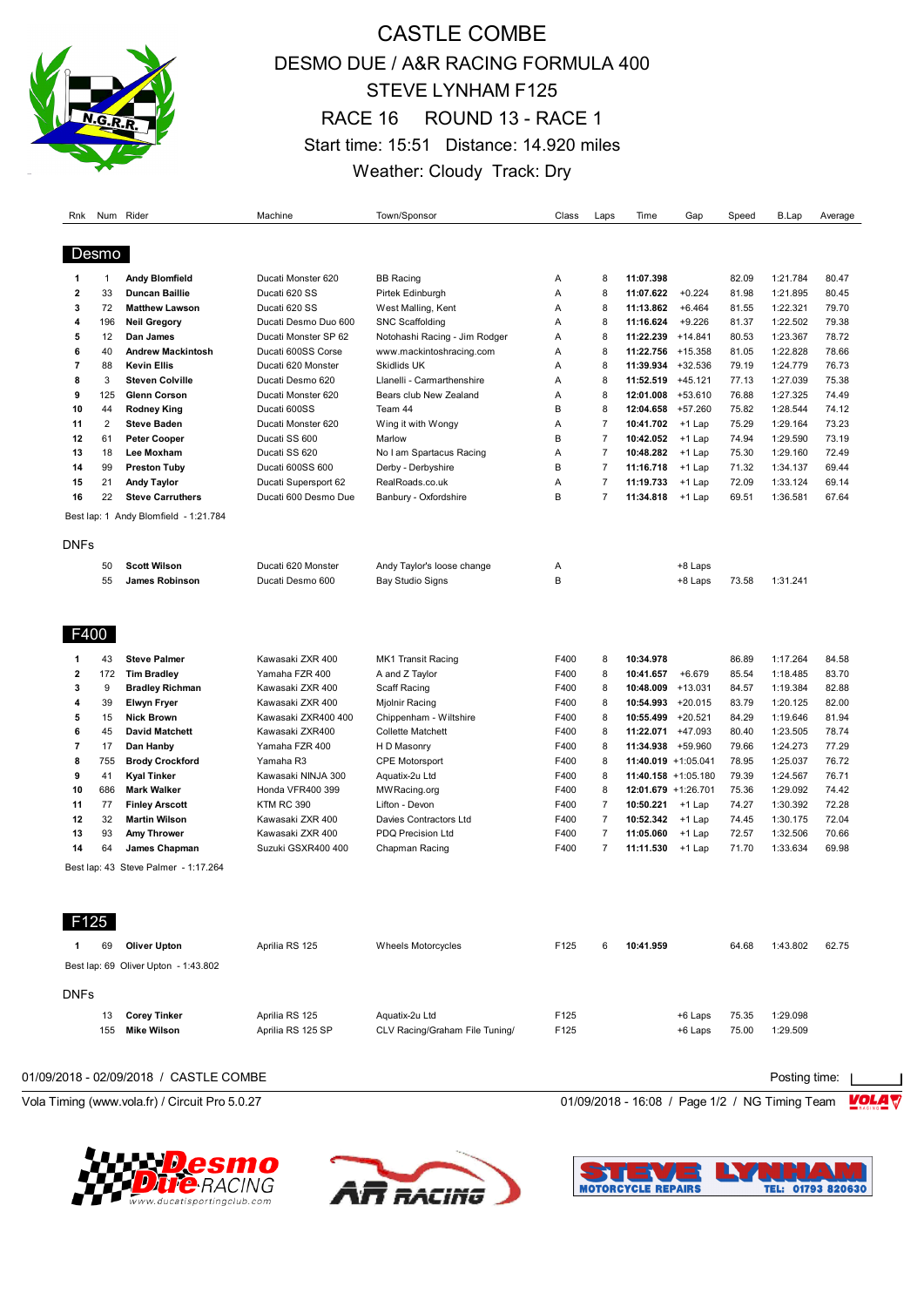CASTLE COMBE DESMO DUE / A&R RACING FORMULA 400 STEVE LYNHAM F125 RACE 16 ROUND 13 - RACE 1 Start time: 15:51 Distance: 14.920 miles Weather: Cloudy Track: Dry

> **A - 92.5% of WINNER'S AVERAGE RACE SPEED - 74.43 mph B - 92.5% of WINNER'S AVERAGE RACE SPEED - 68.56 mph F400 - 92.5% of WINNER'S AVERAGE RACE SPEED - 78.24 mph F125 - 92.5% of WINNER'S AVERAGE RACE SPEED - 58.04 mph**

**No 43 - Steve Palmer - NEW CLUB F400 CLASS LAP RECORD**

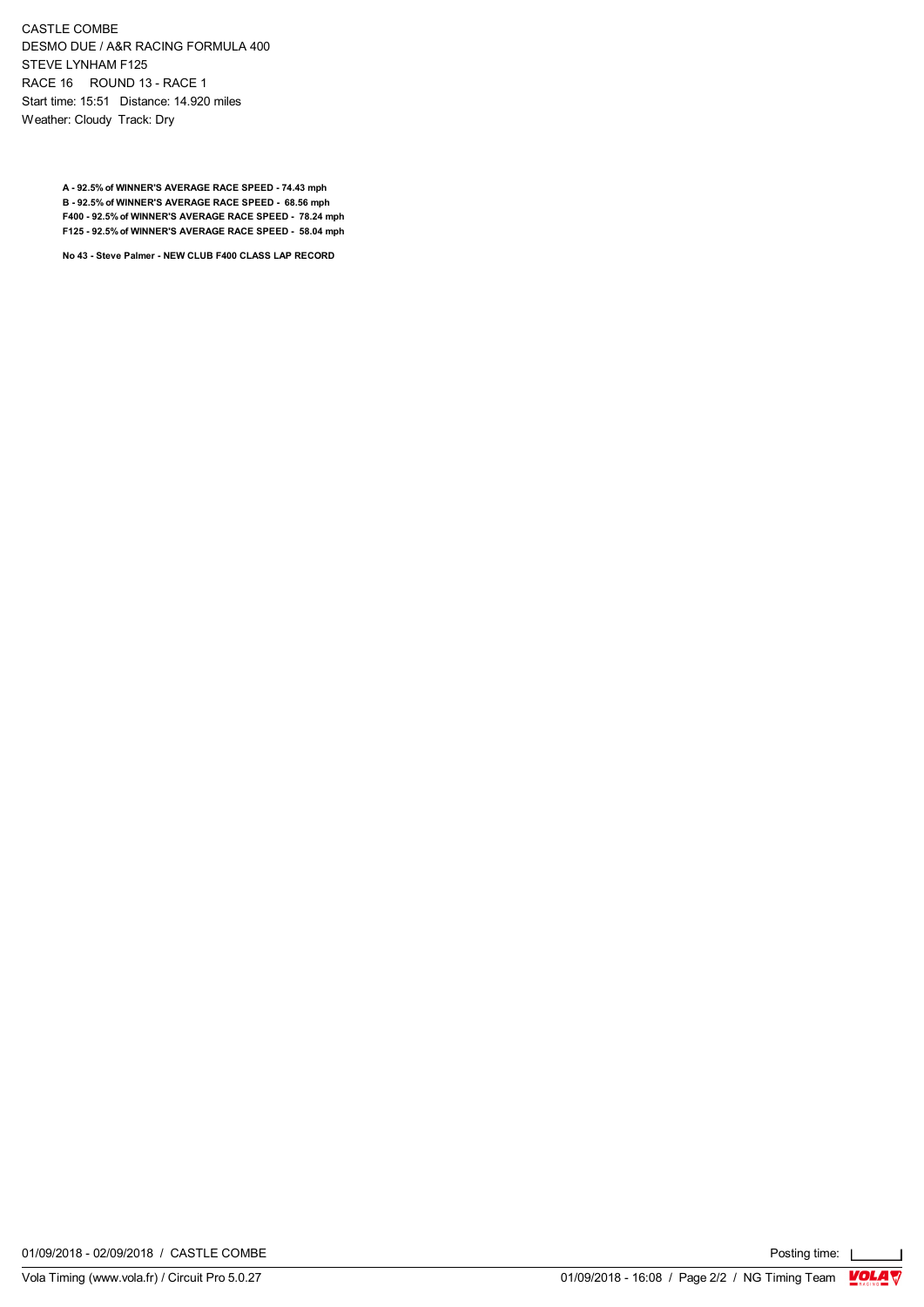

Amy Thrower

**START** 

 **1:34.065 1:32.506** 1:32.718 1:33.848 1:32.942 1:32.758

Andrew Mackintosh

START

 **1:24.422 1:23.745** 1:23.746 **1:23.415 1:22.828** 1:25.054 1:24.933

Andy Blomfield

**START** 

 **1:22.310 1:21.784** 1:22.091 1:23.251 1:22.758 1:21.922 1:22.721

# CASTLE COMBE DESMO DUE / A&R RACING FORMULA 400 STEVE LYNHAM F125 RACE 16 ROUND 13 - RACE 1 LAP TIMES

| Lap            | Time     |  |
|----------------|----------|--|
|                |          |  |
| 1              |          |  |
| $\overline{2}$ | 1:33.124 |  |
| 3              | 1:34008  |  |
| 4              | 1:33.558 |  |
| 5              | 1:36 025 |  |
| 6              | 1:41.230 |  |
| 7              | 1:37 283 |  |
|                |          |  |

Bradley Richman

**START** 

 **1:19.384** 1:19.917 1:19.433 1:19.891 1:22.240 1:20.714 1:21.177

Brody Crockford

**START** 

 **1:25.846** 1:26.726 1:26.666 1:26.976 1:27.029 **1:25.037** 1:26.518

Corey Tinker

**START** 

 **1:30.377 1:29.098**

| Lap | Time     |
|-----|----------|
| 4   | 1:30.284 |
| 5   | 1:32 211 |

# Dan Hanby

|   | <b>START</b> |
|---|--------------|
| 1 |              |
| 2 | 1:26.432     |
| 3 | 1.26 778     |
| 4 | 1:24.485     |
| 5 | 1:25.223     |
| 6 | 1:25.352     |
| 7 | 1:25.180     |
| 8 | 1:24.273     |

## Dan James

|   | <b>START</b> |
|---|--------------|
| 1 |              |
| 2 | 1:24.476     |
| 3 | 1:23.367     |
| 4 | 1:23.742     |
| 5 | 1.24502      |
| 6 | 1:24 018     |
| 7 | 1:25.132     |
| 8 | 1.24886      |

### David Matchett

|   | <b>START</b> |  |
|---|--------------|--|
| 1 |              |  |
| 2 | 1:23.505     |  |
| 3 | 1:23.637     |  |
| 4 | 1.24209      |  |
| 5 | 1.23984      |  |
| 6 | $1.24$ 124   |  |
| 7 | 1:25.007     |  |
| ጸ | 1.24919      |  |
|   |              |  |

START **START** 

Andy Taylor

#### 01/09/2018 - 02/09/2018 / CASTLE COMBE 01/09/2018 - 16:05 / Page 1/3

Vola Timing (www.vola.fr) / Circuit Pro 5.0.27 NG Timing Team Notice that the Subset of the Subset of the Subset of the Subset of the Subset of the Subset of the Subset of the Subset of the Subset of the Subset of the Subs





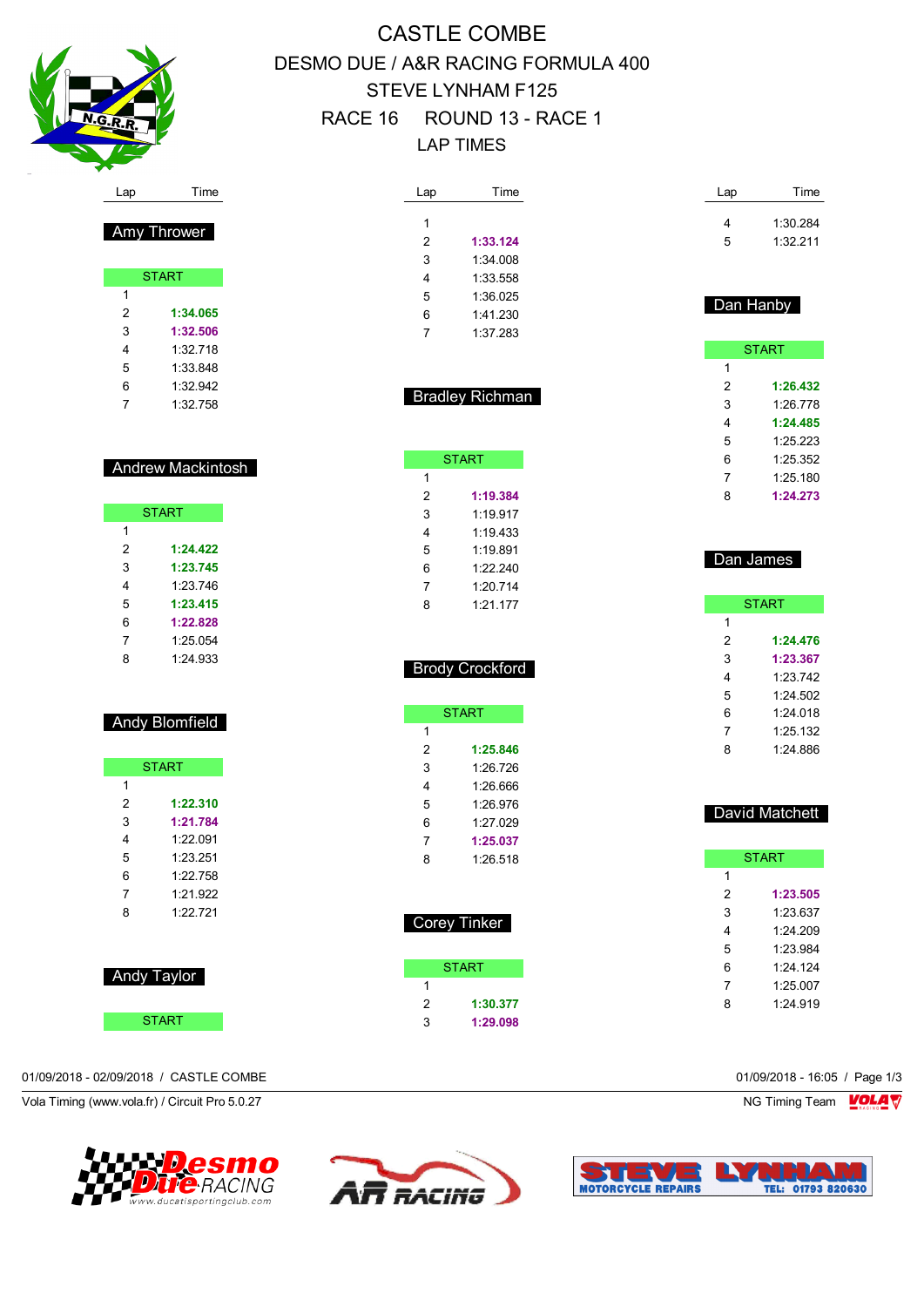CASTLE COMBE DESMO DUE / A&R RACING FORMULA 400 STEVE LYNHAM F125 RACE 16 ROUND 13 - RACE 1 LAP TIMES

| Lap | Time           |
|-----|----------------|
|     |                |
|     | Duncan Baillie |
|     |                |
|     | <b>START</b>   |
| 1   |                |
| 2   | 1:22.961       |
| 3   | 1:22.937       |
| 4   | 1:21.895       |
| 5   | 1.22.326       |
| 6   | 1.22.058       |
| 7   | 1.21907        |
| 8   | 1:22.386       |

# Elwyn Fryer

|   | <b>START</b> |
|---|--------------|
| 1 |              |
| 2 | 1:22.233     |
| 3 | 1:21.787     |
| 4 | 1:20.755     |
| 5 | 1:20.125     |
| 6 | 1:20.703     |
| 7 | 1:20.984     |
| 8 | 1:20.208     |

# Finley Arscott

|   | <b>START</b> |
|---|--------------|
| 1 |              |
| 2 | 1:32.121     |
| 3 | 1:31.832     |
| 4 | 1:31.504     |
| 5 | 1:30.392     |
| 6 | 1:30.841     |
|   | 1:30.510     |

### Glenn Corson

|   | <b>START</b> |
|---|--------------|
| 1 |              |
| 2 | 1:29.867     |
| 3 | 1:28.681     |
| 4 | 1:28.453     |
| 5 | 1:28.436     |
| 6 | 1.29.580     |
| 7 | 1.28692      |
| 8 | 1:27.325     |
|   |              |

| James Chapman |
|---------------|
|               |

01/09/2018 - 02/09/2018 / CASTLE COMBE

|                | <b>START</b>   |
|----------------|----------------|
| 1              |                |
| 2              | 1:34.718       |
| 3              | 1:33.692       |
| 4              | 1:33.953       |
| 5              | 1:33.876       |
| 6              | 1:33.703       |
| $\overline{7}$ | 1:33.634       |
|                |                |
|                | James Robinson |
|                | <b>START</b>   |
| 1              |                |
| 2              | 1:31.241       |

Lap Time

| <b>START</b> |            |
|--------------|------------|
| 1            |            |
| 2            | 1:25.191   |
| 3            | 1:24.779   |
| 4            | 1:25.607   |
| 5            | 1.27.143   |
| 6            | 1.27800    |
| 7            | 1.27508    |
| ጸ            | $1.27$ 113 |

| ъι<br>l inki |
|--------------|
|--------------|

| <b>START</b> |          |  |
|--------------|----------|--|
| 1            |          |  |
| 2            | 1:26.904 |  |
| 3            | 1:26.728 |  |
| 4            | 1:24.567 |  |
| 5            | 1:25.465 |  |
| 6            | 1:25.207 |  |
| 7            | 1:26.984 |  |
| ጸ            | 1.27246  |  |

| Lee Moxham |              |  |
|------------|--------------|--|
|            | <b>START</b> |  |
| 1          |              |  |
| 2          | 1:31.368     |  |
| 3          | 1:29.160     |  |
| 4          | 1:30.808     |  |
| 5          | 1:31 766     |  |
| 6          | 1:31.838     |  |
|            | 1:30.697     |  |

| Lap | Time         |
|-----|--------------|
|     | Mark Walker  |
|     | <b>START</b> |
| 1   |              |
| 2   | 1:29.154     |
| 3   | 1.29.224     |
| 4   | 1:29.092     |
| 5   | 1.29.528     |
| 6   | 1.29 488     |
| 7   | 1.29 190     |
| 8   | 1.29 106     |

# Martin Wilson

| <b>START</b> |          |
|--------------|----------|
| 1            |          |
| 2            | 1:31.204 |
| 3            | 1:33.055 |
| 4            | 1:31.369 |
| 5            | 1:31.388 |
| 6            | 1:30.529 |
| 7            | 1:30.175 |

## Matthew Lawson

| <b>START</b> |          |
|--------------|----------|
| 1            |          |
| 2            | 1:23.962 |
| 3            | 1:23.048 |
| 4            | 1:22.691 |
| 5            | 1:22.321 |
| 6            | 1.22 757 |
| 7            | 1.22.868 |
| ጸ            | 1.22947  |
|              |          |

## Mike Wilson

|   | <b>START</b> |
|---|--------------|
| 1 |              |
| 2 | 1:30.803     |
| 3 | 1:29.509     |
| 4 | 1:30.083     |
|   |              |

| <b>Neil Gregory</b> |          |
|---------------------|----------|
|                     | START    |
|                     |          |
| 2                   | 1:22.502 |
| J,                  | 1.22 917 |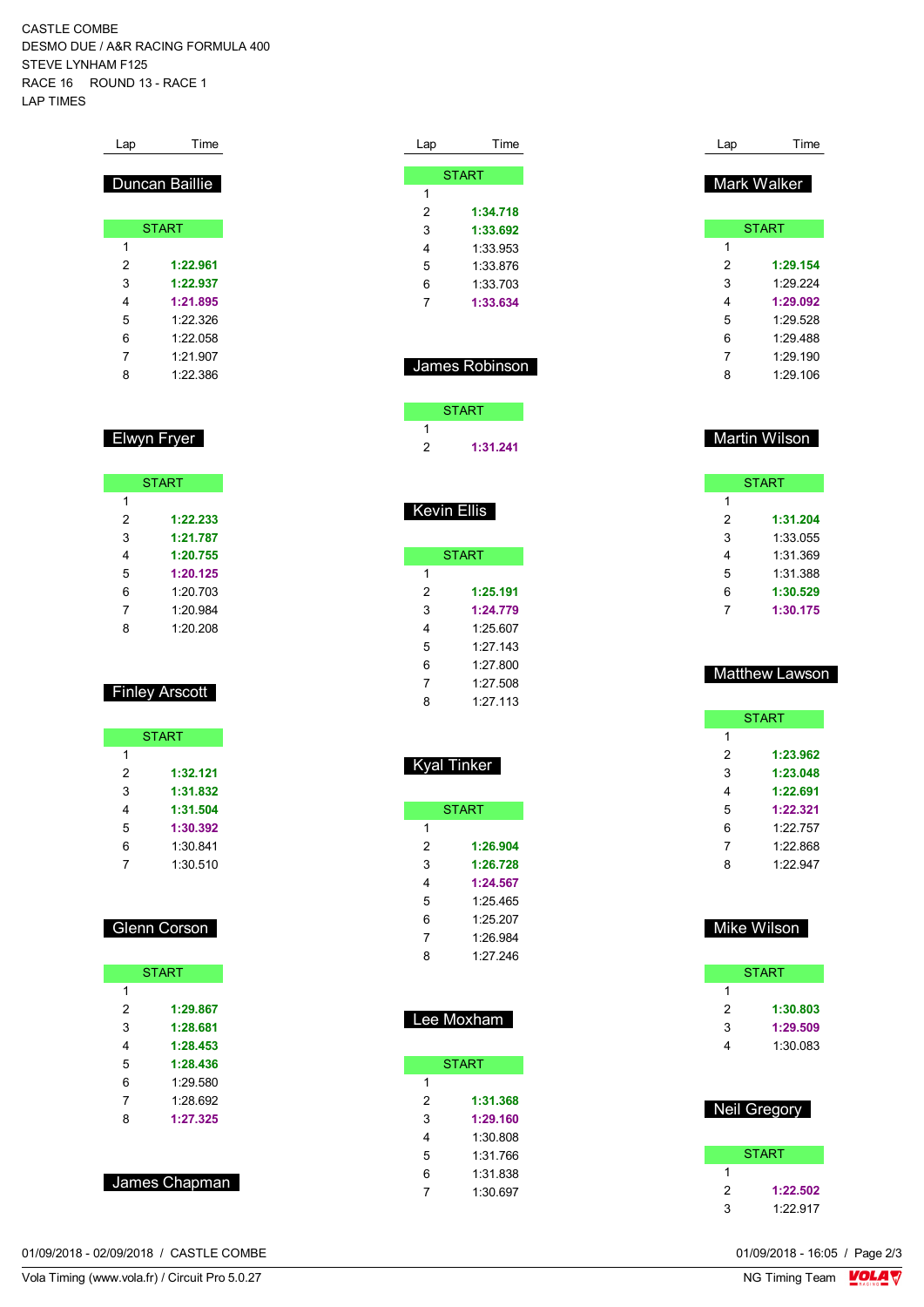CASTLE COMBE DESMO DUE / A&R RACING FORMULA 400 STEVE LYNHAM F125 RACE 16 ROUND 13 - RACE 1 LAP TIMES

| Lap | Time     |
|-----|----------|
| 4   | 1.23 434 |
| 5   | 1.22.868 |
| 6   | 1.23643  |
| 7   | 1.24 422 |
| 8   | 1.25 975 |
|     |          |

## Nick Brown

| <b>START</b> |          |  |
|--------------|----------|--|
| 1            |          |  |
| 2            | 1:22.179 |  |
| 3            | 1:20.689 |  |
| 4            | 1:20.036 |  |
| 5            | 1:19.646 |  |
| 6            | 1.21922  |  |
| 7            | 1:21.901 |  |
| 8            | 1:20.507 |  |

## **Oliver Upton**

| <b>START</b> |          |  |
|--------------|----------|--|
| 1            |          |  |
| 2            | 1:46.787 |  |
| 3            | 1:46.576 |  |
| 4            | 1:43.965 |  |
| 5            | 1:44 946 |  |
| հ            | 1:43.802 |  |

## Peter Cooper

| <b>START</b> |          |  |  |  |  |  |  |  |  |  |
|--------------|----------|--|--|--|--|--|--|--|--|--|
| 1            |          |  |  |  |  |  |  |  |  |  |
| 2            | 1:29.590 |  |  |  |  |  |  |  |  |  |
| 3            | 1.29 793 |  |  |  |  |  |  |  |  |  |
| 4            | 1:30.744 |  |  |  |  |  |  |  |  |  |
| 5            | 1:30.802 |  |  |  |  |  |  |  |  |  |
| 6            | 1:30.201 |  |  |  |  |  |  |  |  |  |
|              | 1:31.326 |  |  |  |  |  |  |  |  |  |

# Preston Tuby

|   | <b>START</b> |
|---|--------------|
| 1 |              |
| 2 | 1:34.748     |
| 3 | 1:34.553     |
| 4 | 1:34.362     |
| 5 | 1:35.022     |
| 6 | 1:35.578     |
|   | 1:34.137     |

| Lap            | Time         | Lap            | Time               |
|----------------|--------------|----------------|--------------------|
|                |              | 8              | 1:19.936           |
|                | Rodney King  |                |                    |
|                |              |                |                    |
|                | <b>START</b> |                |                    |
| 1              |              |                | Steven Colville    |
| $\overline{2}$ | 1:29.063     |                |                    |
| 3              | 1:29.071     |                | <b>START</b>       |
| 4              | 1:28.544     | 1              |                    |
| 5              | 1:29.677     | $\overline{2}$ | 1:27.039           |
| 6              | 1:29.779     | 3              | 1:27.249           |
| 7              | 1:30.160     | 4              | 1:27.914           |
| 8              | 1:29.850     | 5              | 1:28.018           |
|                |              | 6              | 1:28.822           |
|                |              | 7              | 1:28.756           |
|                | Scott Wilson | 8              | 1:28.592           |
|                |              |                |                    |
|                |              |                |                    |
|                | <b>START</b> |                | <b>Tim Bradley</b> |
|                |              |                |                    |
|                |              |                |                    |
|                | Steve Baden  |                |                    |
|                |              |                | <b>START</b>       |
|                |              | 1              |                    |
|                | <b>START</b> | $\overline{2}$ | 1:19.100           |
| 1              |              | 3              | 1:19.162           |
| $\overline{2}$ | 1:29.798     | 4              | 1:18.485           |
| 3              | 1:29.164     | 5              | 1:19.173           |
| 4              | 1:30.821     | 6              | 1:19.351           |
| 5              | 1:29.502     | 7              | 1:19.524           |

## Steve Carruthers

 1:30.494 1:31.637

|   | <b>START</b> |  |  |  |  |  |  |  |  |  |  |
|---|--------------|--|--|--|--|--|--|--|--|--|--|
| 1 |              |  |  |  |  |  |  |  |  |  |  |
| 2 | 1:38.129     |  |  |  |  |  |  |  |  |  |  |
| 3 | 1:37.892     |  |  |  |  |  |  |  |  |  |  |
| 4 | 1:37.588     |  |  |  |  |  |  |  |  |  |  |
| 5 | 1:36.581     |  |  |  |  |  |  |  |  |  |  |
| 6 | 1:36.915     |  |  |  |  |  |  |  |  |  |  |
|   | 1:38.246     |  |  |  |  |  |  |  |  |  |  |

# Steve Palmer

| <b>START</b> |          |  |  |  |  |  |  |  |  |  |
|--------------|----------|--|--|--|--|--|--|--|--|--|
| 1            |          |  |  |  |  |  |  |  |  |  |
| 2            | 1:18.270 |  |  |  |  |  |  |  |  |  |
| 3            | 1:17.815 |  |  |  |  |  |  |  |  |  |
| 4            | 1:17.264 |  |  |  |  |  |  |  |  |  |
| 5            | 1:18.224 |  |  |  |  |  |  |  |  |  |
| 6            | 1:19.833 |  |  |  |  |  |  |  |  |  |
|              | 1:18.982 |  |  |  |  |  |  |  |  |  |

01/09/2018 - 02/09/2018 / CASTLE COMBE

Vola Timing (www.vola.fr) / Circuit Pro 5.0.27

1:20.847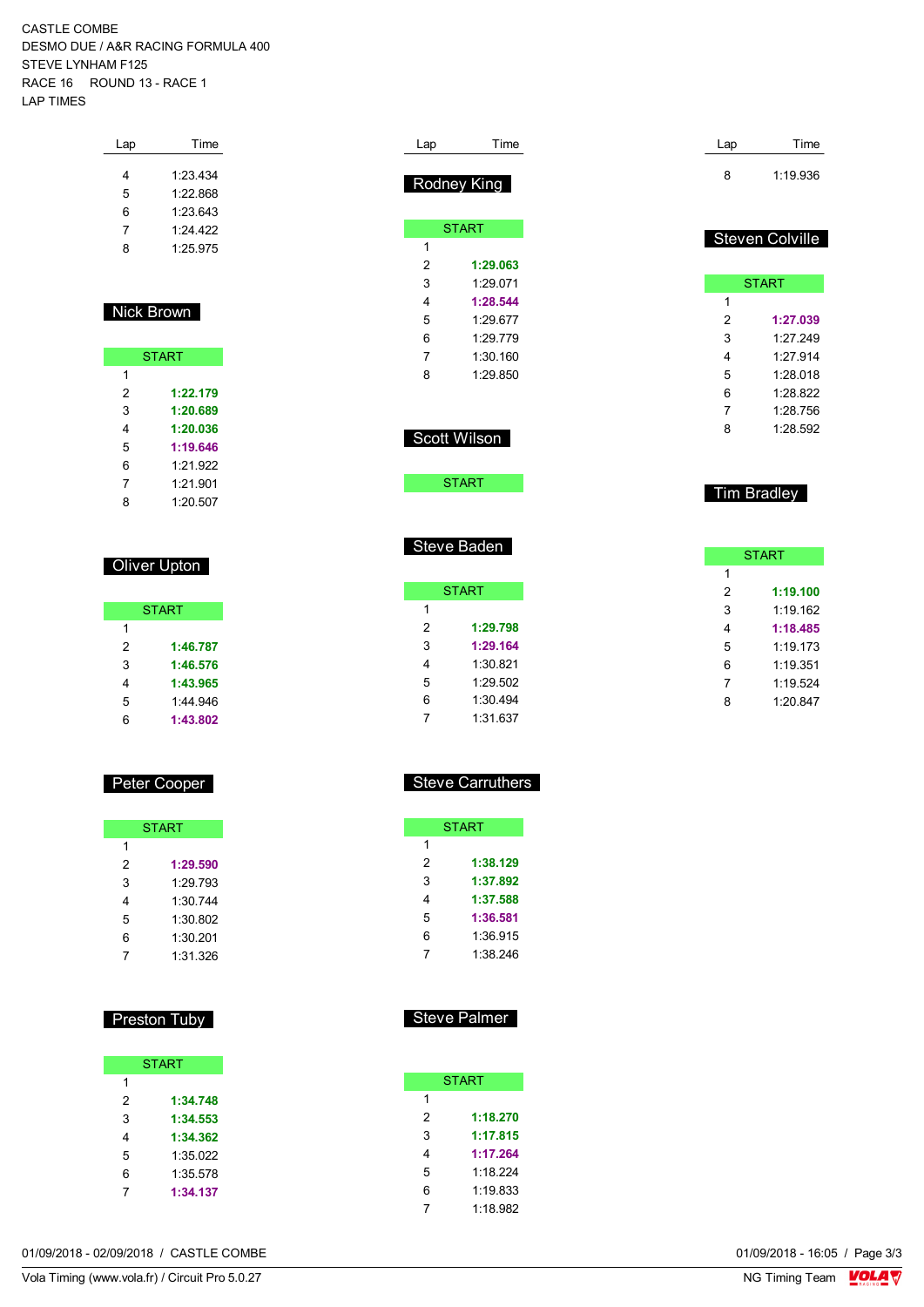

# CASTLE COMBE DESMO DUE / A&R RACING FORMULA 400 STEVE LYNHAM F125 RACE 16 ROUND 13 - RACE 1 LAP CHART

|                  |    | 2.  | 3   |    |     |     |     | 9.              | 10.             | 11.             | 12 | 13. | 14. | 15. | 16. | -17.         | 18. | 19. | 20. | 21.                     | 22.          | 23. | 24. | 25. | 26.             | 274 | 28. | 29. | 30. | 31. | 32. | 33. | 34. |
|------------------|----|-----|-----|----|-----|-----|-----|-----------------|-----------------|-----------------|----|-----|-----|-----|-----|--------------|-----|-----|-----|-------------------------|--------------|-----|-----|-----|-----------------|-----|-----|-----|-----|-----|-----|-----|-----|
| Start            |    |     |     |    |     |     |     |                 |                 |                 |    |     |     |     |     |              |     |     |     |                         |              |     |     |     |                 |     |     |     |     |     |     |     |     |
| Lap <sub>1</sub> | 43 |     | 172 | 39 | 15  | 196 | 33  | 12              | 45              | 72              | 40 | 88  | 755 | 3   | 686 | 41           | 17  | 44  | 61  | 125                     |              | 155 | 55  | 18  | 77              | 13  | 21  | 32  | 93  | 64  | 99  | 22  | 69  |
| Lap2             | 43 | -9  | 172 | 39 | 15. | 196 | 33  | 45              | 12 <sub>1</sub> | 72 <sub>1</sub> | 40 | 88  | 755 | 3   | 17  | 41           | 686 | 44  | 61  | 125                     | $\mathbf{2}$ | 155 | 55  | 18  | 13 <sup>1</sup> | 77  | 32  | 21  | 93  | 64  | 99  | 22  | 69  |
| Lap 3            | 43 | 172 | 9   | 15 | 39  | 196 | 33  | 45              | 12 <sub>1</sub> | 72              | 40 | 88  | 755 | 3   | 17  | 41           | 686 | 44  | 125 | 61                      |              | 155 | 18  | 13  | 77              | 32  | 21  | 93  | 64  | 99  | 22  | 69  |     |
| Lap <sub>4</sub> | 43 | 172 | 9   | 15 | 39  | 33  | 196 | 72 <sub>1</sub> | 12              | 45              | 40 | 88  | 755 | 17  | 41  | 3            | 686 | 44  | 125 | 61                      |              | 155 | 13  | 18  | 77              | 32  | 21  | 93  | 64  | 99  | 22  | 69  |     |
| Lap 5            | 43 | 172 | 9   | 15 | 39  | 33  | 196 | $72^{\circ}$    | 45              | 12              | 40 | 88  | 17  | 41  | 755 | 3            | 686 | 44  | 125 | $\overline{\mathbf{2}}$ | 61           | 18  | 13  | 77  | 32              | 93  | 21  | 64  | 99  | 22  | 69  |     |     |
| Lap <sub>6</sub> | 43 | 172 | 9   | 15 | 39  | 33  | 196 | 72              | 45              | 12              | 40 | 88  | 17  | 41  | 755 | 3            | 686 | 44  | 125 | $\overline{2}$          | 61           | 18  | 77  | 32  | 93              | 64  | 21  | 99  | 22  | 69  |     |     |     |
| Lap <sub>7</sub> | 43 | 172 | 9   | 39 | 15  | 33  | 196 | 72              | 45              | 12              | 40 | 17  | 88  | 41  | 755 | 3            | 686 | 125 | 44  |                         | 61           | 18  | 77  | 32  | 93              | 64  | 99  | 21  | 22  |     |     |     |     |
| Lap 8            | 43 | 172 | 9   | 39 | 15  | 33  | 72  | 196             | 45              | 12              | 40 | 17  | 88  | 755 | 41  | $\mathbf{3}$ | 125 | 686 | 44  |                         |              |     |     |     |                 |     |     |     |     |     |     |     |     |

01/09/2018 - 02/09/2018 / CASTLE COMBE 01/09/2018 - 16:04 / Page 1/1

Vola Timing (www.vola.fr) / Circuit Pro 5.0.27 NG Timing Team Muslem of the Superior Studies of the Superior Studies of the Superior Studies of the Superior Studies of the Superior Studies of the Superior Studies of the Su